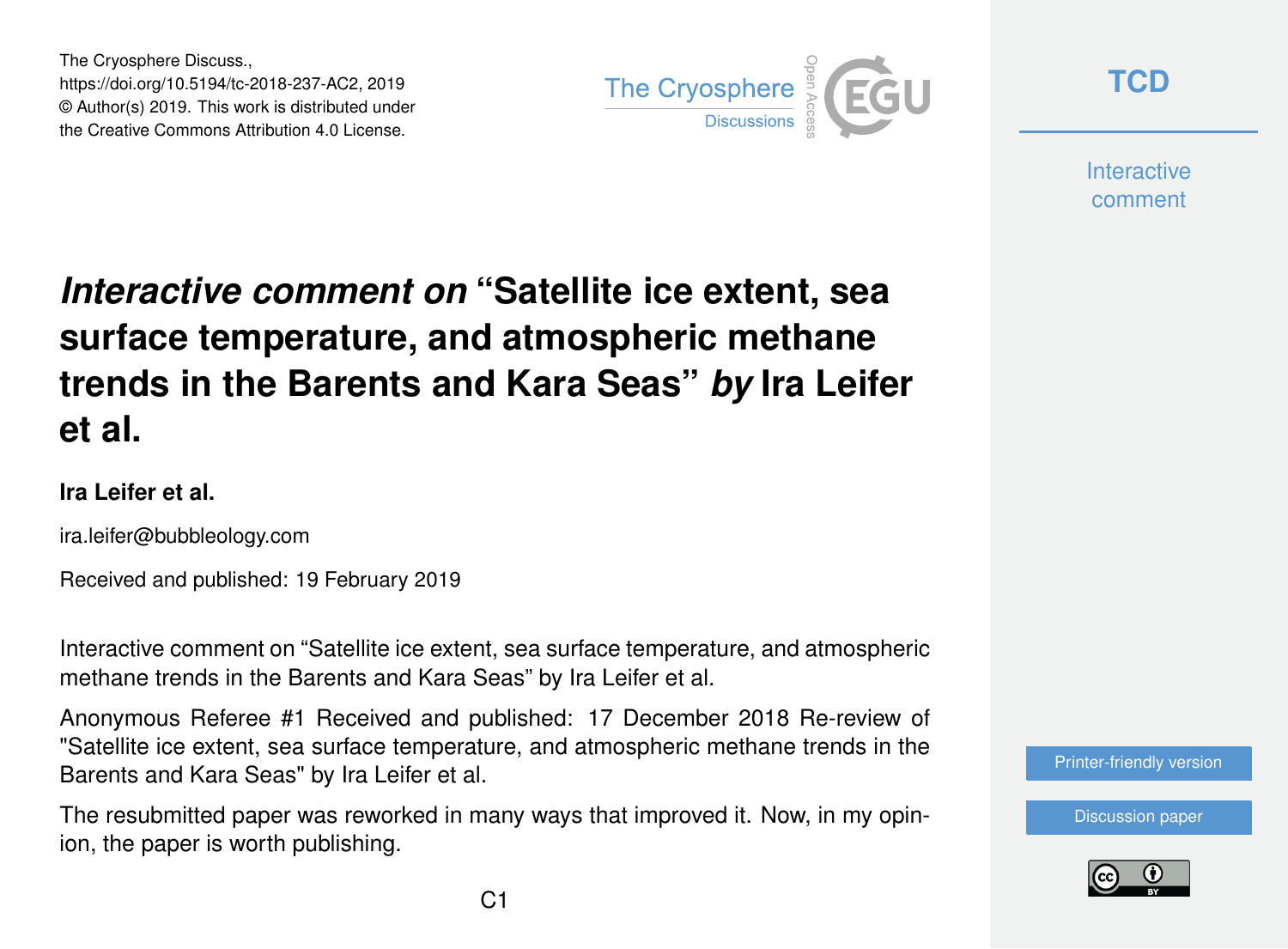The authors responded to all the points raised in the previous review, and made necessary corrections and alterations in their paper. The Introduction and Methods chapters were shortened and rearranged significantly. The figures were provided in higher quality that made them easier readable. Typos and inaccuracies found earlier were fixed. The authors also rewrote some parts of the paper to make it more understandable and to fill some gaps mentioned in the previous review.

>Thank you, we worked very hard on the revision and thank the many comments that we addressed to make a significantly improved manuscript.

Line 316: There are no units in "from 0.2 to 0.12".

>They were meant to be fraction, changed to percent.

Line 318: A missed space in "MCand".

>Done

Line 342: A couple of typos happened in "to the west of the Grand Bank". The phrase is likely "to the south of the Great Bank" (according to Fig. 2b and 4a). True, there was a problem here. Actually, southwest would be more accurate.

>Changed.

The Persey Current position in Fig. 4a differs significantly from that in Fig. S2.

>The currents in these two figures are from different sources; however, the Percey Current in Fig. S2 was not consistent with other flows around east FJL. It has been corrected to be consistent with Fig. 4a in Fig. S2.

Line 535: As SST and CH4' are mentioned here, a reference to Fig. 8 should be added as well.

>Done.

Line 547: In July, the Kara Sea is partly ice free, not wholly.

**Interactive** comment

[Printer-friendly version](https://www.the-cryosphere-discuss.net/tc-2018-237/tc-2018-237-AC2-print.pdf)

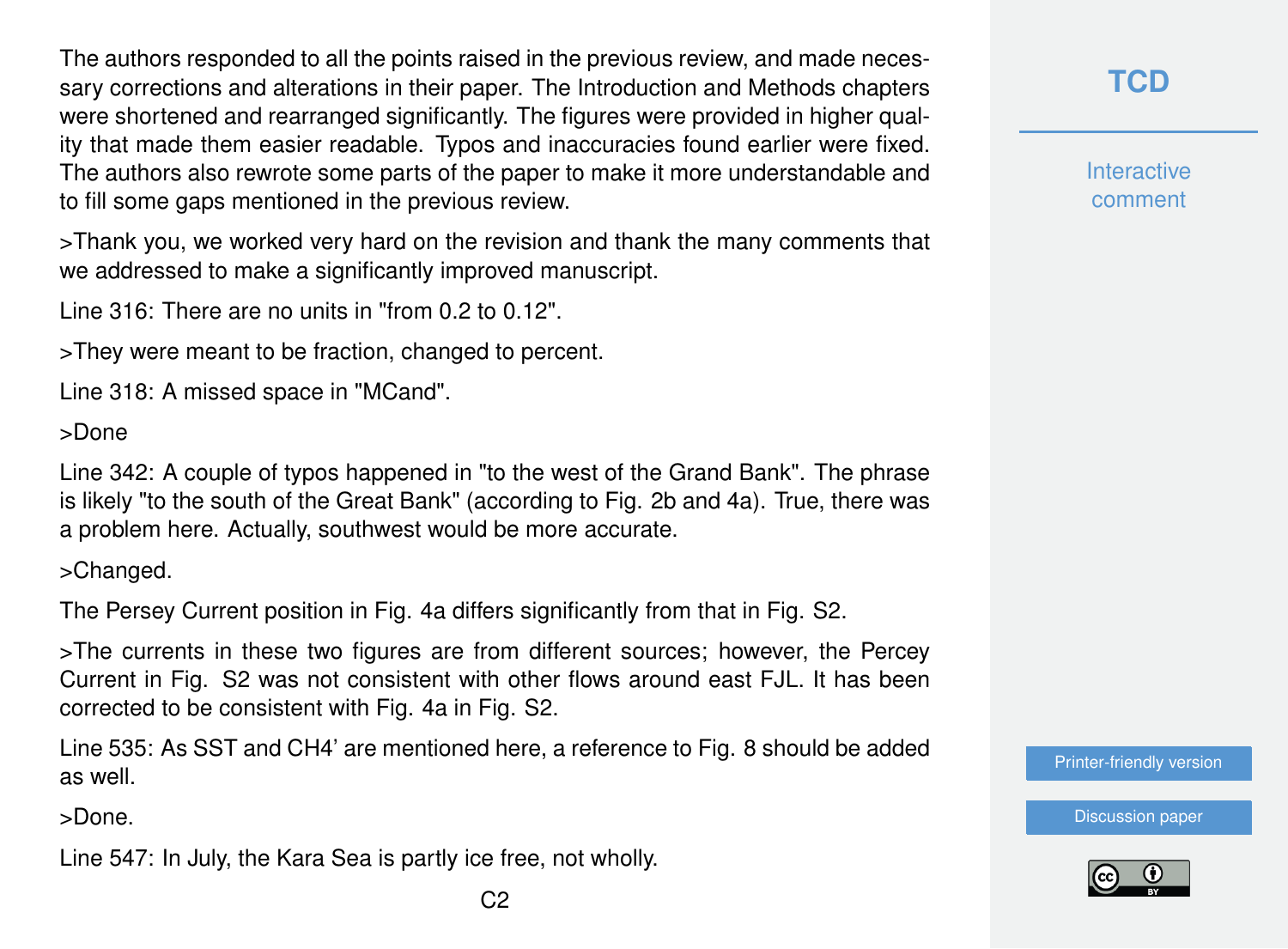>Corrected. Also note that in August it is ice free.

Line 555–556: The statement that "the MC then flows along the east shores of Franz Josef Land" is inaccurate. The western side of the St. Anna Trough (right east of Franz Josef Land) is a site where modified Atlantic waters (100–300 m) enter the northeastern Barents Sea from the north. The transformed Atlantic waters leave the Barents Sea between Novaya Zemlya and Franz Josef Land flowing mainly along the southern and eastern sides of the St. Anna Trough.

>True. We were imprecise as to where the MC flow goes, which is not important for this study, which is on the Barents and Kara Sea and the impact of currents – not what happens further north. Sentence rewritten and shortened to be correct and more focused.

Line 557: The Ob and Yenisei Rivers influence significantly the eastern and southeastern Kara Sea. Their impact on the northern Kara Sea, especially the northwestern part, is much weaker.

>Agreed, rewritten to distinguish the northern Kara Sea from the northeast margin.

Line 561: July or June?

>July – see Supp Fig. S8b

Line 564: Fig. 10c seems to be the right reference here.

>Yes. Fixed

Line 574: A typo in "In", the word needs lowercasing.

>Done

Line 583: A full stop was missed at the end of the sentence.

>Done

Line 686: A typo in "the Kara Straits", in the singular. It looks like a comma was missed

**[TCD](https://www.the-cryosphere-discuss.net/)**

**Interactive** comment

[Printer-friendly version](https://www.the-cryosphere-discuss.net/tc-2018-237/tc-2018-237-AC2-print.pdf)

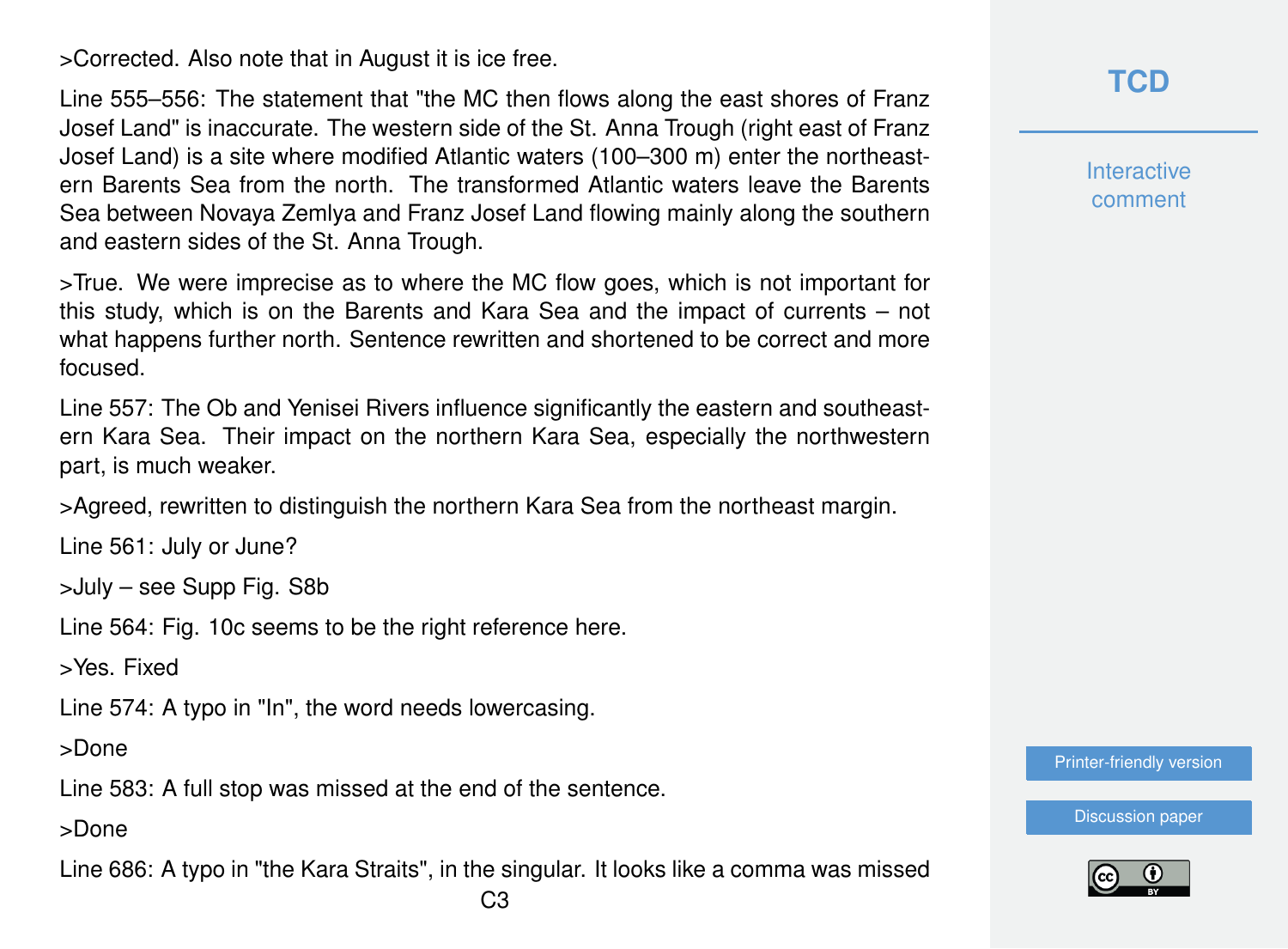after "coast".

>Thanks, Done

Line 693: "north of the White Sea" is a bit inaccurate. Kolguyev Island is relatively far away from the White Sea northeastward. It is also northeast of the Kanin Peninsula.

>Changed. Agree that it is more appropriate to reference to the Kanin Peninsula given its importance to natural gas production and extensive reservoirs.

Line 697–698: There is no flow of the Murman Current around Franz Josef Land, just Arctic waters and underlying modified Atlantic waters which are continuation of Atlantic waters flowing along the continental shelf break through the Fram Strait west of Spitsbergen, then rounding the northern tip of the archipelago and flowing east along the continental slope.

>True. We were imprecise as to where the MC flow goes, which is not important for this study, which is on the Barents and Kara Sea and the impact of currents – not what happens further north. Sentence rewritten and shortened to be correct and more focused.

Line 714: The phrase "moving northwards from June–September" appears to be a bit ununderstandable.

>Rewritten: More rapid SST warming occurs offshore Novaya Zemlya shifting from south to north from June to September

Line 717–718: The northern Kara Sea is influenced by the Barents Sea and modified Atlantic waters (see the remark for lines 697–698) much stronger than by river outflow.

>Actually riverine outflow is very important to dominant for the Northern Kara Sea as revealed by its brackishness. The reader is now referenced to Section S3, which describes and provides citations)

Line 722: What season is described here, when the mixed layer becomes shallower

## **[TCD](https://www.the-cryosphere-discuss.net/)**

**Interactive** comment

[Printer-friendly version](https://www.the-cryosphere-discuss.net/tc-2018-237/tc-2018-237-AC2-print.pdf)